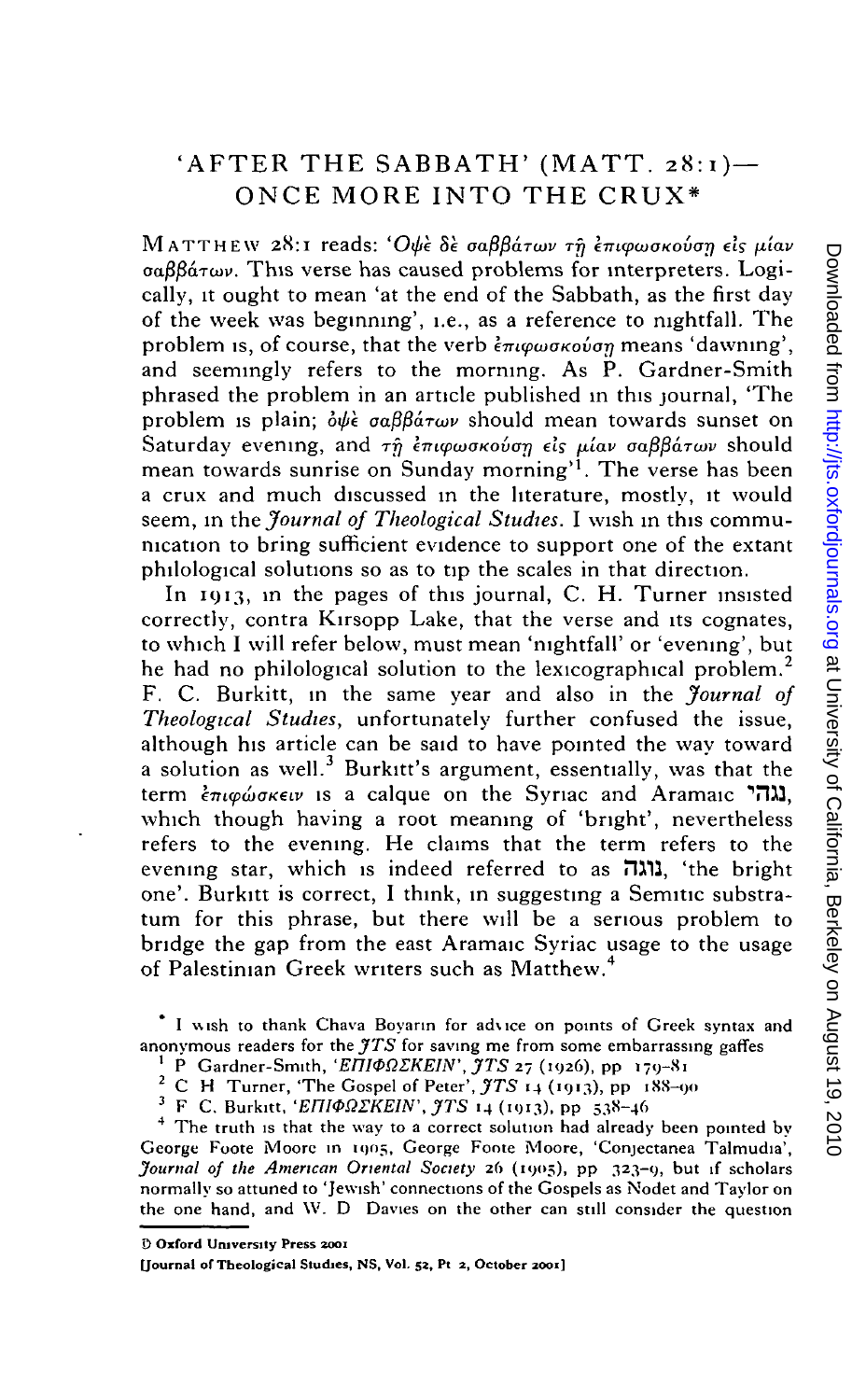In 1926, in the article referred to above, P. Gardner-Smith took a step backward.<sup>5</sup> His premise was that there were two extant solutions to the problem, one that distorts the meaning of the second phrase to have it refer to Saturday evening, and one which makes 'Oψε δε σαββάτων mean 'a time which we should call the early hours of Sunday morning', an equally improbable solution. He accordingly suggested that radical surgery on the text was indicated. He argues that Matthew copied and combined parts of two different verses from Mark:

16 I καί διαγενομένου του σαββάτου Μαρία ή Μαγδαληνή και Μαρία ή του /axuijSou *Kal EaXw^i-q rjfiopaoav apw/xaTa Iva kXdovoai aXeiifiwoiv avTov 2. Kal Xiav npwl TTj fiia TUIV oaflfiaLTiav epxovTai knl* TO *fjLvrjfxelov avaTeiXavros TOV TjXiov*

According to Gardner-Smith, the scribe who rewrote Mark in order to create Matthew performed the following set of actions. First he substituted *otpk 8k oafiPaTcov* for Mark's *Siayevopevov TOV oa.fifia.Tov,* 'a change which made no difference to the sense'. However, perhaps after having written Mark's verse, he decided to leave out the women's action in bringing the spices. Accordingly he erased the first verse and went on to verse 2, 'paraphrasing λίαν πρωί τη μία των σαββάτων quite correctly as τη επιφωσκούση  $\epsilon$ *is μίαν σαββάτων*<sup>'</sup> He then simply, 'forgot to erase *όψε δε σαββάτων* which he had already written, and the result is the impossible  $\delta \psi \dot{\epsilon}$ *8k oafipaTiuv rfj kTn(pojaKovarj els ft'iav* aaj3j3aTtov'. Gardner-Smith goes on to confound the issue further by claiming that Luke 2 3'54. which clearly refers to the beginning of the Sabbath as well, is an interpolation, and that  $\epsilon \pi \epsilon \phi \omega \delta \kappa \epsilon \nu$  was used because 'the interpolator lived at a time when Mt. xxxvni 1 had influenced the use of the word, and in Christian circles it was commonly used as meaning "draw on". ...Thus an accident perhaps led to a new meaning being given to a Greek word.' This is the philological equivalent of a motorway pile-up.

The simplest solution would be one that would enable both Luke and Matthew to be aware of a Greek usage for this verb that refers to the evening, the time of the beginning of the next day. The latest and arguably most definitive scholarly commentary on Matthew, however, still claims that Sunday morning is being

unsettled or even lean against the translation-Greek solution, it seems that it is not superfluous to bring more evidence and philological precision from the Hebrew side to bear on the question.

<sup>&</sup>lt;sup>5</sup> Gardner-Smith, '*EΠΙΦΩΣΚΕΙΝ'*.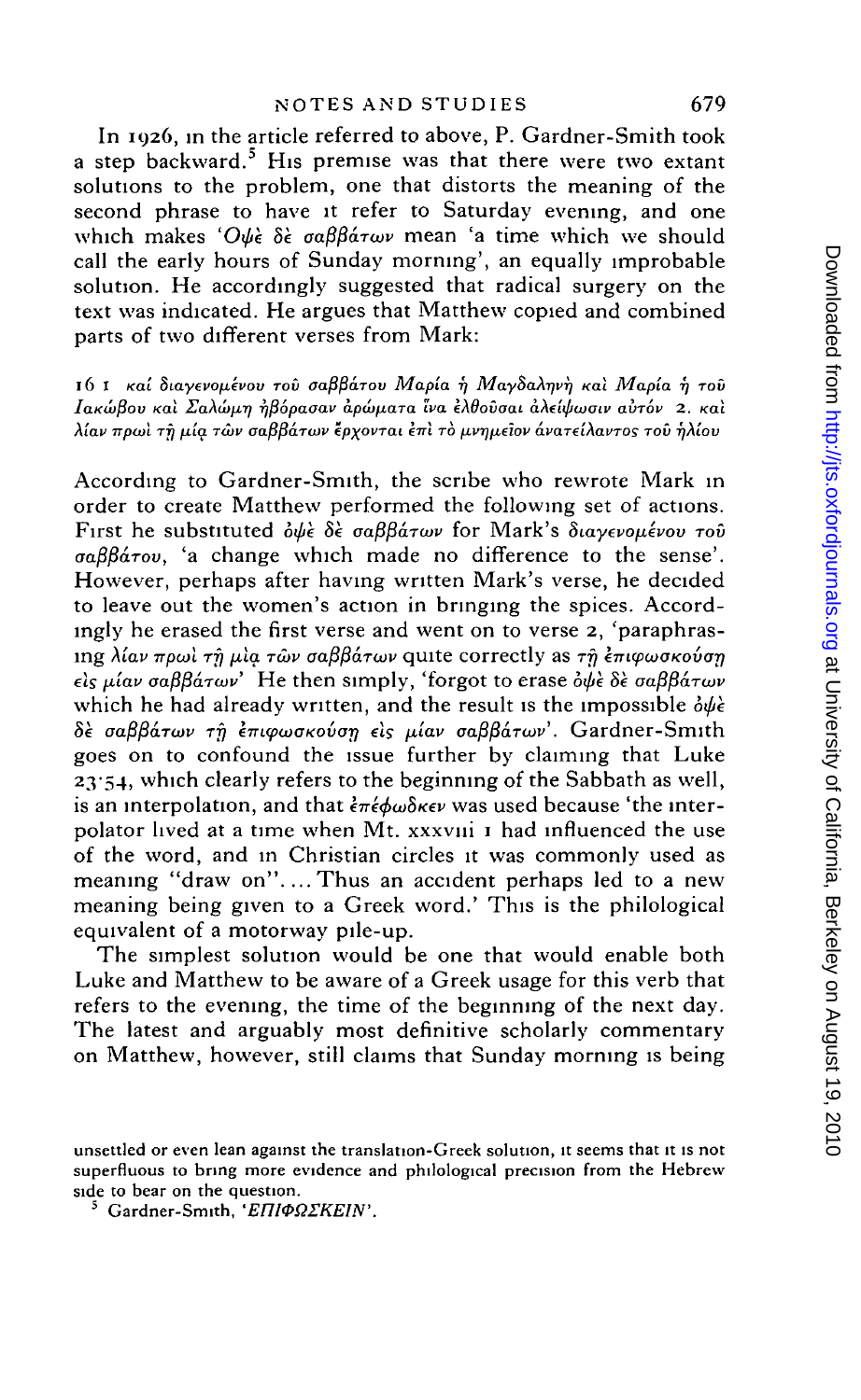spoken of in Matt. 28:1.<sup>6</sup> Moreover, the suggestion of Burkitt which, for all its flaws, points the way to a solution, has recently been ostensibly totally discredited in a work by Nodet and Taylor that is likely to mislead many,<sup>7</sup> particularly as the solution is dependent on subtleties of rabbinic philology

In my opinion, Burkitt is essentially correct. We have Semitic translation Greek here (or a Semitic caique in Palestinian koine, which amounts, for our purposes, to the same thing). It seems worthwhile, therefore, to establish this point at some length via examination of some early Palestinian rabbinic texts, for they show that there is a Semitic usage that provides a much better *Vorlage* for the unusual Judaeo-Greek usage than the Syriac cognate offered by Burkitt.

In dismissing Burkitt's solution that the miracle was in the evening, immediately following the Sabbath, Nodet and Taylor write—following Gardner-Smith—that 'The verb επέφωσκεν designates very naturally in Matt. 28:21 the first light of dawn **OntP** before sunrise.... The meaning in Luke, according to which the Sabbath begins in the evening, is certainly secondary)'. They based their rejection of Burkitt's solution that the verb here is a caique on the Aramaic and Syriac **Till** 'brightening' meaning evening, by claiming that the Syriac word 'normally refers to the dawn, but, in the context of the Passover, mean[s] the evening *(b Pes.* 2a-4a)'. They claim, moreover, that 'this distortion [!] does not proceed from any ambiguity in the terms, but from a change of calendar, originally the reference was to the morning, or at least the day'.

There is hardly a word of this unsupported presumption that will stand the light of day, or even the light of the evening star, as a philological survey will make clear. There are two other closer usages in Semitic (Hebrew and Aramaic) which make perfectly clear what I believe the background to the unusual  $\epsilon_{\pi\iota\varphi\omega\sigma\kappa\sigma\varphi\sigma\eta}$  to have been. While the Syriac usage of  $\eta\iota$  may

6 W. D Davies and Dale C Allison, Jr, *A Critical and Exegettcal Commentary on the Gospel According to Saint Matthew,* International Critical Commentaries (Edinburgh: T & T Clark, Vol 3, 1997), p 663

7 Who, moreover, follow G R. Driver in yet another article in *JTS* on this subject, to wit, G R Driver, 'Two Problems in the New Testament', *JTS* 16 (1965), pp 327-31, in assuming that Matthew indicates a calendar in which Sabbath runs from dawn to dawn.

8 Etienne Nodet and Justin Taylor, *The Origins of Christianity An Exploration* (Collegeville, Minn . The Liturgical Press, Michael Glazier, 1998), p 50, n 148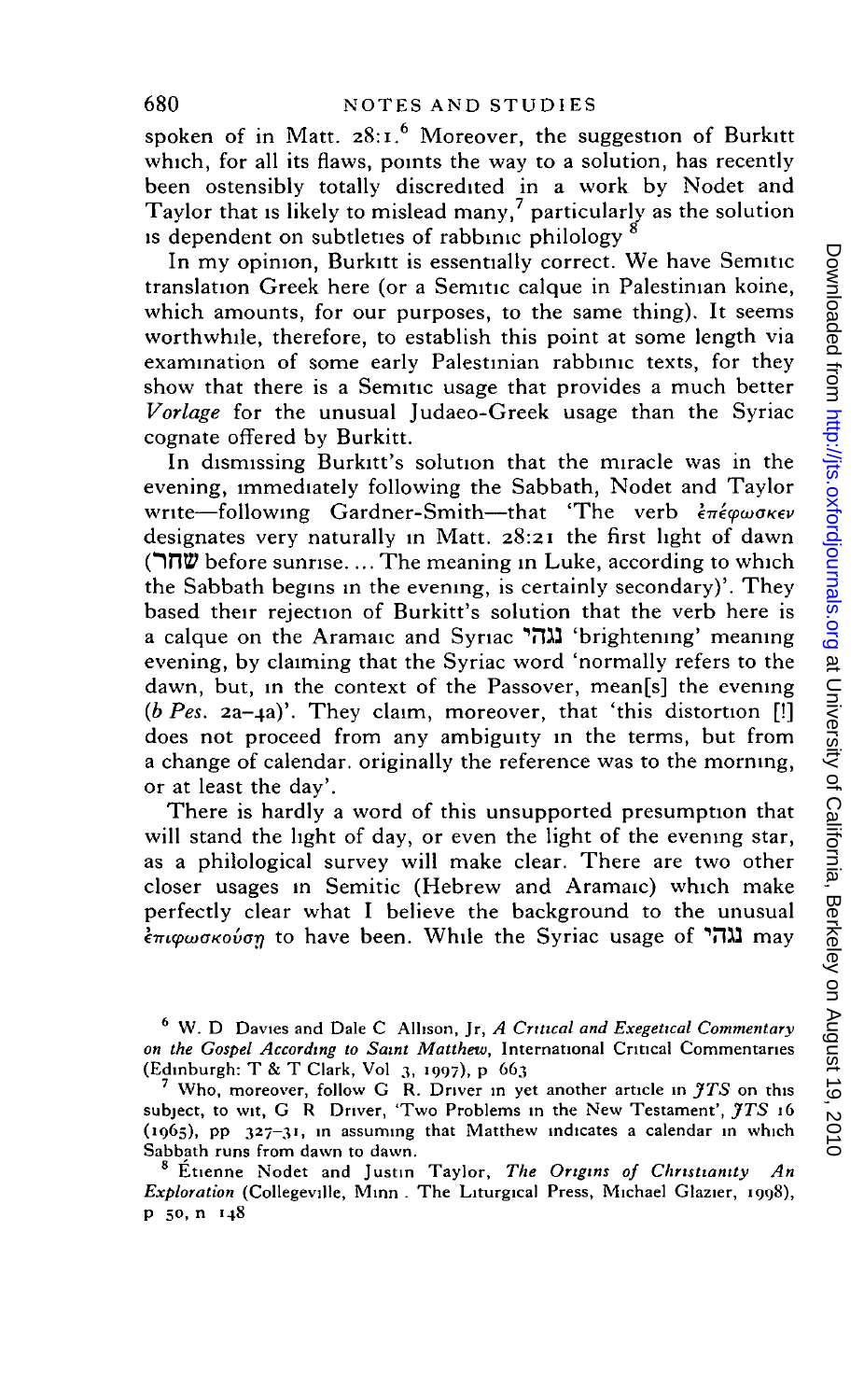or may not be ambiguous, as we shall see, the Hebrew and Jewish Aramaic usage of **Kורואורה** most certainly is not.

First of all, there may be no question whatever that **XHIIX,** 'light', in talmudic Aramaic means evening and nothing but evening <sup>9</sup> The following example among literally dozens that could be cited will be sufficient.

ה<sub>ָ</sub>מנחה עד הערב (ר' יהודה אזמר עדְ פלג המנחה). אמר ליה<mark>ָ</mark> רב ן, יש יותר המודע המודע המודע המודע המודע המודע המודע המודע המודע.<br>לרב יצחק: התם אמר רב כהנא הלכה כרבי יהודה הואיל ותנן הא כוותיה, הכא מאי? אישתיק ולא אמר ליה ולא מידי. אמר רב חסדא: נחזי אנן, מדרב מצלי של<sup>ו</sup> שבת בערב שבת מבעוד יום ־ שמע מינה הלכה כרבי יהודה. אדרבה, מדרב הונא ורבנן לא הוו מצלו nanx XVT sn»n imin\*<sup>1</sup> "ana naVn ^N ni^a vac? ,NmiN .nay -naa naym ,nay - naa nayn ,naa sbi naa N<sup>1</sup>

The afternoon prayer may be said until the evening; [Rabbi Yehuda said until the middle of the afternoon]: Rav Hisda said to Rav Yizhaq: In another place Rav Kahana said that the law is like Rabbi Yehuda, since the best traditions follow him; here what is the case?

He was silent and did not say anything to him.

Rav Hisda said let me figure this for myself. Since Rav used to pray the evening prayer for the Sabbath on Friday afternoon when it was still day, we can derive that the law is like Rabbi Yehuda [i.e., that one may not say the afternoon prayer until the evening, since Ray said his evening prayer in the late afternoon and if it were still possible to say the afternoon prayer then, there would be a self-contradiction]

The opposite reasoning should be adopted Since Rav Huna and all of the other Rabbis would not pray [the evening prayer] until evening **[SfimN],** we can learn that the law is not like Rabbi Yehuda<sup>1</sup> (Babylonian Talmud *Berakhot* 27a)

This example is sufficient to demonstrate that in that dialect of Aramaic at least, **XJimX,** 'the light', is the ordinary and everyday word for evening, and never means anything else. This is so much the case that when the Talmud wishes to argue the point that in rabbinic Hebrew (which is more relevant to our case here) 'light' also means evening, the word **KDmN** is the word used to make this point. Let us see this case as well:

מיתיבי, רבי יהודה אומר: בודקין אור לארבעה עשר, ובארבעה עשר שחרית. ובשעת הביעור. מדקאמר רבי יהודה בודקין אור ארבעה .nra yaw win xnms TIN Na?N rrnn» nwy nyanxai *~ws*

<sup>9</sup> Contrary to the claim of Nodet and Taylor ad loc that **'NnTlN** normally refers to the dawn, but, in the context of Passover meanfs] evening', **NmiN** in talmudic Aramaic *always and in all contexts* means evening, as Moore already correctly pointed out in 1905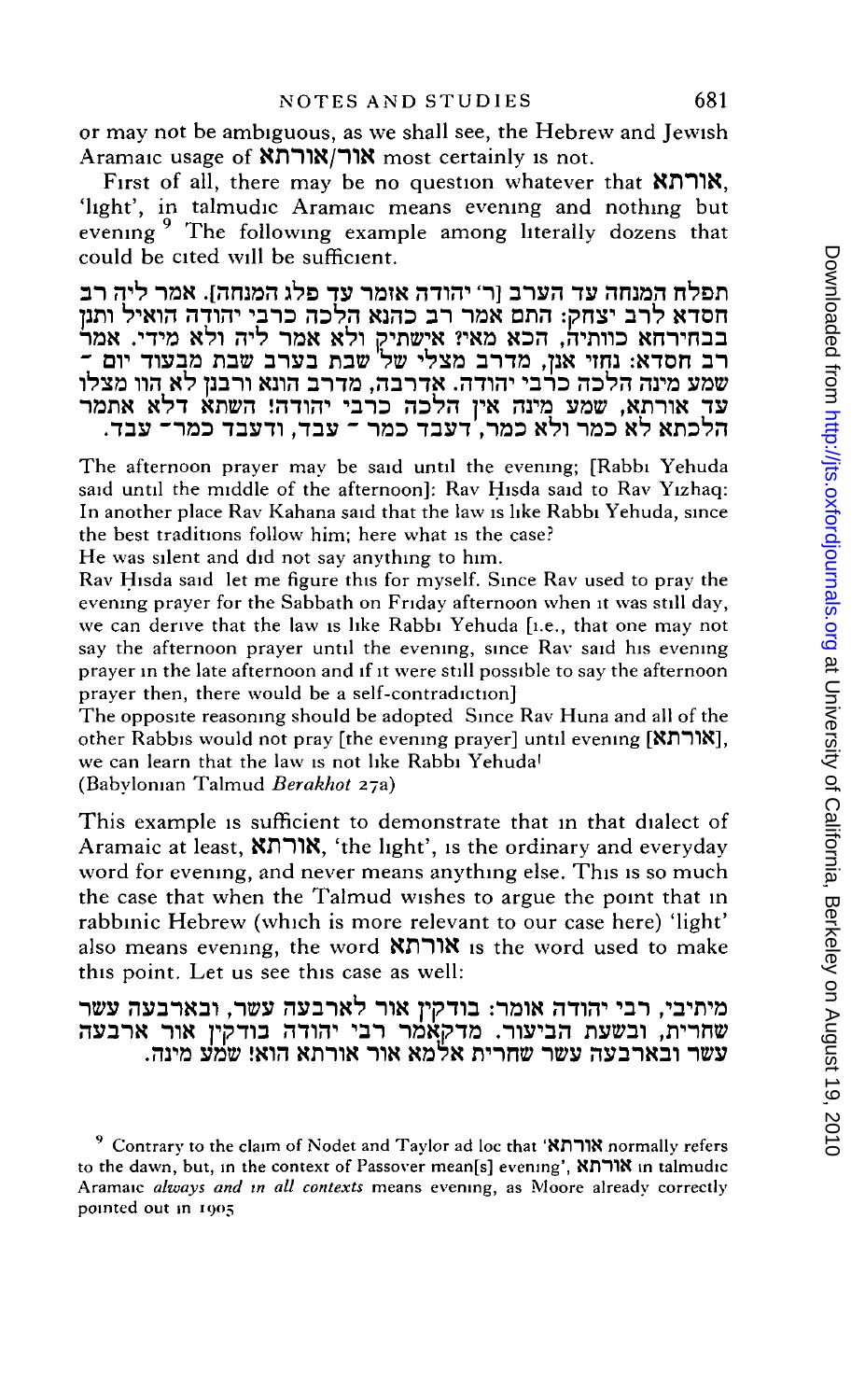### 682 NOTES AND STUDIES

They have answered Rabbi Yehuda says

One searches [for leaven] at the light [^1N] of the fourteenth, and on the fourteenth in the morning, and at the time of burning. Since Rabbi Yehuda says that we search at the light of the fourteenth and on the fourteenth in the morning, therefore 'light' [TIN] means evening (Babylonian Talmud *Pesachim* 2b)

As I have said, this text demonstrates two things First of all. it demonstrates that it is so clear in Babylonian Aramaic that the word NmiX, 'light' means 'evening', that it is used to simply gloss Hebrew "T1X as meaning 'evening' in an argumentative setting. Secondly, it does provide fine philological proof for this interpretation, for if Rabbi Yehuda said that the leaven is examined at three occasions: On the ? of the fourteenth, on the morning of the fourteenth, and at the hour of burning [later in the morning of the fourteenth], then ? must be the evening.

Finally, this meaning is attested in at least two other tannaitic passages that have nothing whatever to do with Passover. The subiect is, unfortunately, a less than congenial one:

המפלת אור לשמנים ואָחד בית שמאי פוטרין מן הקרבן בית הלל <u>משייבים אמרז בית הלל לבית שמאי מאי שנא אור'לשמנים' ואחד מיום</u> rP3 DH7 1T0N p"lj?7 17 W N7 nN»1B7 17 H12? DN "HINT *WVyi}* שמאי לאָ אם אמרתם במפלת יום שמנים ואחד<sub>,</sub> שלן יצאה בשעה שהיא ראויה להביא בה קרֽבן תאמרו במפלת אור לשמנים ואחד שלא יצאה בשעה שהיא ראויה להביא בה קרב**ן** 

One who aborts a foetus at the light  $[7 \text{ N}]$  of the eighty-first. Beth Shammai release her from a sacrifice and Beth Hillel require it Beth Hillel said to Beth Shammai<sup>.</sup> What is the difference between 'at the light', [i.e., in the *evening* of the eighty-first], and the day of the eighty-first' If they are identical for purposes of impurity, shall they not be identical for purposes of sacrifice<sup>3</sup> Beth Shammai responded to them. No. If you were to say that if she aborts during the day of the eighty-first [she would indeed bring a sacrifice], for then the foetus came out at an hour when she may bring a sacrifice, will you [then] say that this is true  $[even]$  if she aborts in the evening  $[7 \text{ N}]$  of the eighty-first, when the foetus did not come out at an hour when it is fit for her to bring a sacrifice? (Mishna *Kentot* i-6)

The argument is based on the notion that for the first eighty days after conception, the embryo is not an embryo but only 'water', and, therefore, a miscarriage does not confer a requirement on the mother to sacrifice. However, a miscarriage following the eightieth day does require such a sacrifice. The mother has miscarried in the evening following the eightieth day Beth Shammai say that she does not need to bring a sacrifice, as sacrifices are only brought by day, and since the miscarriage took place in the evening before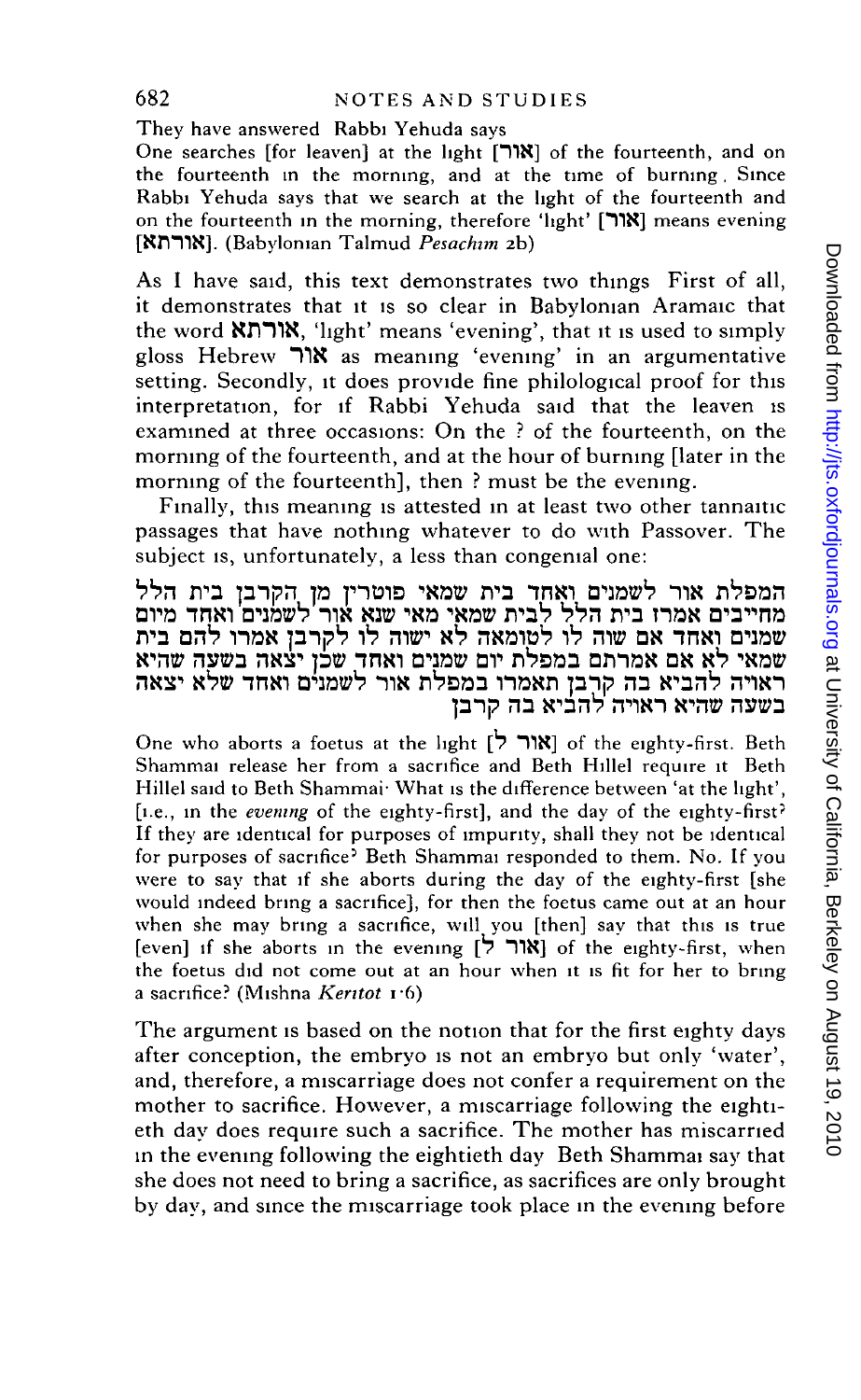the possible obligation to bring the sacrifice became active, she was not yet obligated and therefore is free of the sacrifice. Their last sentence consists of a fairly typical form in midrash in which a rhetorical question disputing the reasoning of an opponent is offered, Beth Shammai arguing here that there is no analogy from a miscarriage in the morning when the sacrifice is already possible and obligatory to a miscarriage in the evening when the sacrifice could not yet be brought. This is a particularly significant example, for it indicates that early in the rabbinic period—perhaps at a time not far off from the time when the Gospel of Matthew was produced— $\overrightarrow{7}$  "אור $\overrightarrow{8}$ , 'at the light of', unambiguously meant the evening and only the evening. Had it had even the slightest possibility that it meant morning, the entire text would be totally incomprehensible, and it is impossible in this context to imagine that it originally meant 'the morning' and an *ad hoc* change in practice led to the new meaning, as Nodet and Taylor argue for Syriac **Till** and by implication for Hebrew 7 **"TIN.**

Now with respect to the Passover itself: The Babylonian Talmud *(Pesahim* 3a) in its attempt to prove that **i"lS?mX7** "TIN **WI**, 'at the light of the fourteenth', means that on the evening of the fourteenth one searches for the leaven, cites this Mishna from *Kentot* as absolute proof for their case, and to my taste at least, their philology is absolutely sound. There is no other way to interpret 'at the light of' in this context.

Here is the text of the Talmud with its further proofs, which I take to be conclusive:

## בית הלל לבית שמאי מאי ש<mark>נא אור</mark> שמונים ואחד מיום .ואחד שמע מינה אור אורתא הוא! שמע מינה

After citing the Mishna from *Kentot* cited above, the Talmud goes on to argue:

'Since Beth Hillel asked Beth Shammai: what is the difference between "the light of [7 **TIN]** the eighty-first day" and "the day of the eighty-first day"? it follows that "the light of" means the evening **NflTIN** QED'.

QED indeed; the Talmud's philologic is impeccable here. And once more, we should at least allow for the possibility that this QED refers us back to the late first century, the time in which Beth Hillel and Beth Shammai flourished.

This is then followed by a somewhat more complex argument with respect to sacrifices.

מיתיבי: יכול יהא נאכל אור לשלישי; ודין הִואָ: זבחים נאכלים ליום אחד, ושלמים נאכלים לשני ימים. מה להלן לילה אחר היום <sup>ב</sup> אף כאן לילה אחר היום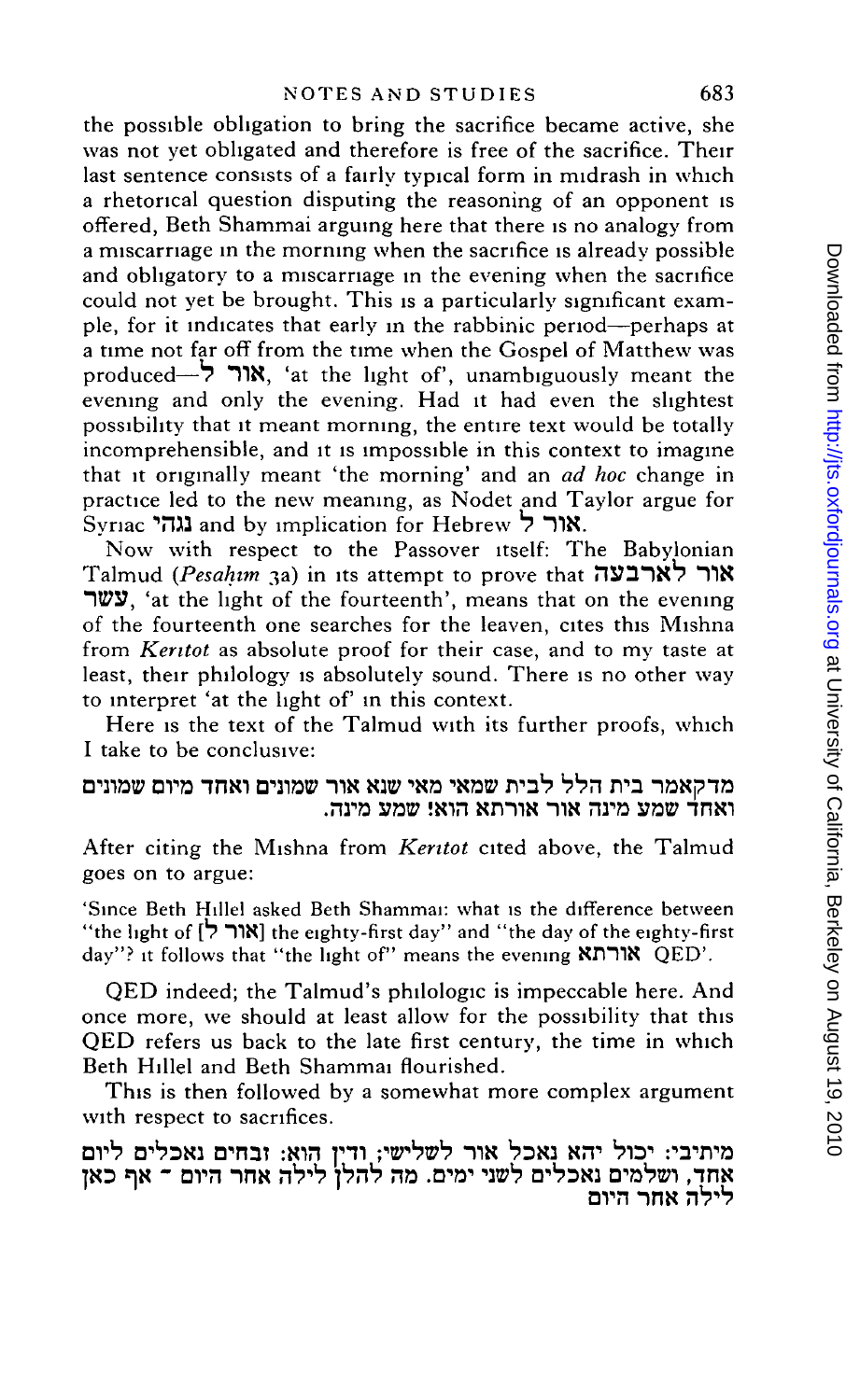'They object: "It could be that it is eaten 'at the light' of the third day [but isn't]! And it is logical sacrifices are eaten for one day and peaceofferings are eaten for two days Just as there the night follows the day, so here the night follows the day "'

The argument is: Here seemingly 'the light of the third day' means indeed the morning, since we are speaking of a peace offering which may be eaten according to the Torah for two days. Now since in the case of a sacrifice which may be eaten for one day, 'the night follows the day', i e., it may be eaten until the morning, so also here we would conclude that it may be eaten until the morning of the third day, ergo, 'at the light of' here seems to mean the morning and not the evening, which would constitute an argument against the point of the Talmud that 'the light of means the evening, and also an argument against the point of the present writer.

However, the Talmud continues:

תלמוד לומר: +ויקרא יט+ ביום זבחכם יאכל וממחרת והנותר עד יום ים הוא נאכל, ואינו נאכל לאור שלישי. . מדקאמר יהא נאכל<sub>,</sub> אור לשלישי אלמא: אור אורתא הוא! שמע מינה.

But the Torah says: "On the day of sacrificing it may be eaten and on the morrow" [Leviticus 19] It may be eaten during the day, and it may not be eaten "from the light of the third day" . . Since it says, "it may [not] be eaten from the light of the third day", [and contrasts that with eating it "during the day"], it follows that "the light of" ["אור"] means evening  $[$ אורתא]. Q E D

Once more the Talmud's philological reasoning here is unimpeachable. Since the Hebrew text contrasts 'light of' to 'during the day', indicating that the sacrifice can be eaten during the second day but not 'at the light of the third day', it follows that 'light of [TIN] refers to the evening, called, once more, in the Aramaic of the Talmud also, 'light of' [XnTIX].

The Talmud then cites a final and absolutely definitive (and somewhat simpler to follow) instance.

תא שמע: אור של יוס הכפוריס מתפלל שבע ומתודה. שחרית מתפלל שבע ומתודה, במוסף מתפלל שבע ומתודה, במנחה מתפלל שבע ומתודה, בערבית מתפלל מעין שמונה עשר. אלמא: אור אורתא הוא! שמע<sup>י</sup>מינה. תא שמע, דתני דבי שמואל: לילי **- !Nin NmiN TIN :Na7N ,TJH TIN<sup>1</sup> ? pn n DN fpli a T»» HS73TN** לא: בין רב הונא ובין רב יהודה, דכולי עלמא: אור אורתא הוא. ולא מר כי אתריה ומר כי אתריה. באתריה דרב הונא קרו נגהי,<br>ה חבר נבורת הבן לול. . דרב יהודה קרו לילי<br>.

Come and hear: *at the light* of the Day of Atonement, he prays seven and confesses; in the morning, he prays seven and confesses; at the additional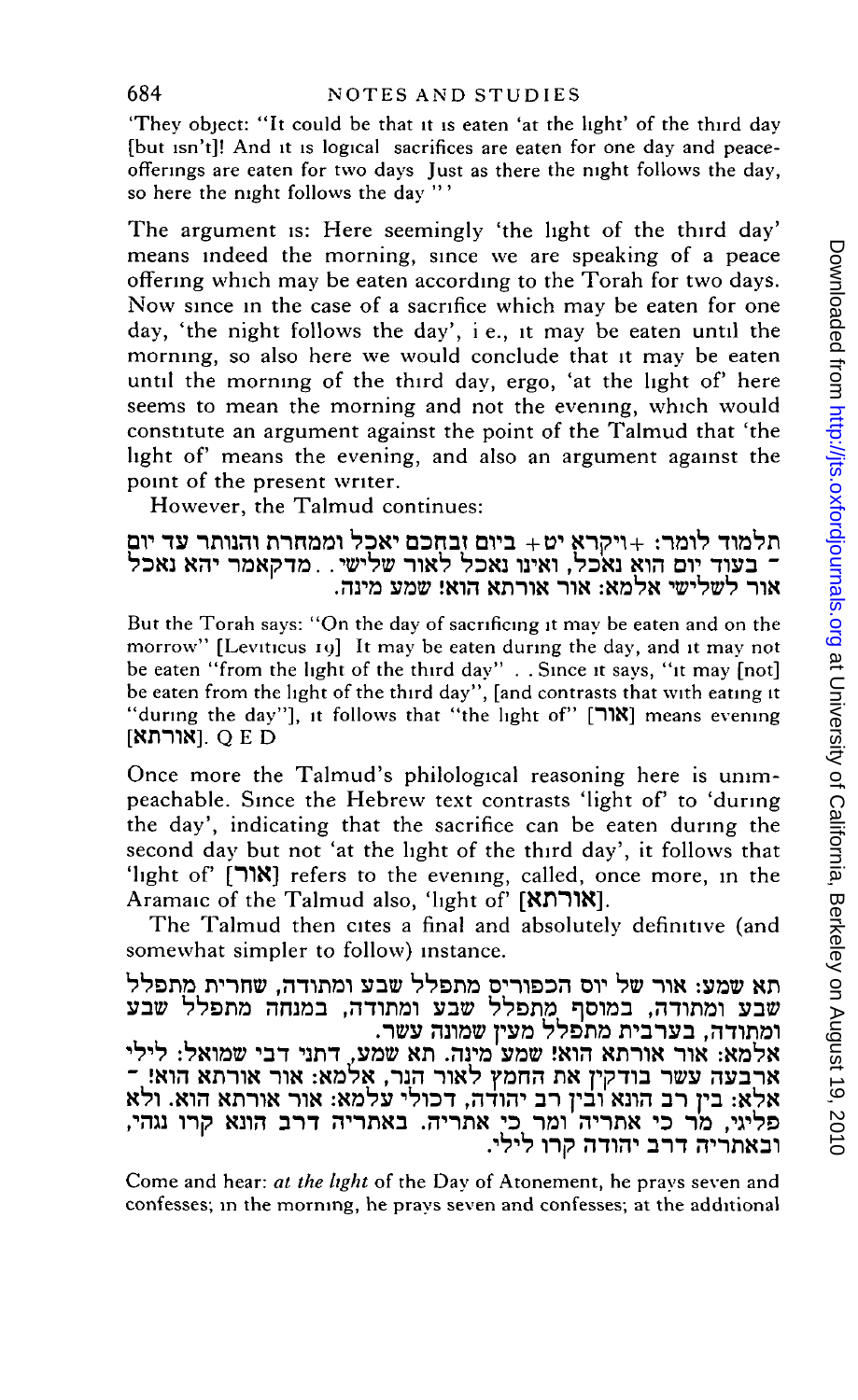prayer he prays seven and confesses; in the afternoon prayer he prays seven and confesses, and in the evening prayer eighteen

It follows that 'the light of' is the evening. QED.

And indeed we have learned this explicitly [in a parallel passage]: The Tanna of the House of Shmuel says: On the night of the fourteenth, one examines the leaven by the light of the candle.

Therefore [when the Mishna says] 'the light of the fourteenth' it means the evening also, and in fact, there is no disagreement on this matter Each Rabbi used the dialect of his own place In the place of Rav Huna, the night is called ג<mark>והי a</mark>nd in the place of Rav Yehuda, it is called ליל<mark>ה</mark>

The Talmud finishes its demonstration that there are several places in the Mishna in which 'at the light of' a certain day means at the evening of that day, when the day begins according to Jewish law from time immemorial (cf. Lev. 23.32 with reference to Yom Kippur), by demonstrating that it is explicitly the case in a parallel text to the Mishna that the time for examining the leaven is defined as the night-time, and, since there is no reason to assume a difference of custom, this must be what the Mishna means as well. They then conclude the entire case by saying that, in fact, there is only one opinion on this subject. One of the authorities who glossed the Mishna's 'at the light of to mean 'night', used the term current in his dialect of Aramaic for 'night', the normal  $\forall$ ילי, while the other used a dialectal term  $T_{\text{trig}}$ , 'brightening/shining', which in his dialect means night as well (and this term is otherwise well attested in this sense as well; indeed it is precisely the Syriac attested by Burkitt).<sup>10</sup>

There is thus ample proof that in archaic rabbinic Hebrew 'at the light of would *only and always* mean the beginning of the day at sunset, considered perhaps a brightening of the sky, a shining, and thus the term 'the lightening of' for sunset. Via a combination of usage of the comparative resources of their own semitic language and their very close philological reading of the Mishna, the talmudic scholars have reconstructed what is compelling evidence that the phrase 'at the dawning of' meant precisely the beginning of the day in the evening in Palestinian spoken Hebrew (and perhaps in Palestinian Aramaic as well). The Syriac phrase attested by Burkitt fits this idiomatic usage as well. Matthew's επέφωσκεν means just what he says it means. Since this usage was apparently an archaism by the time of the

 $10$  We can now suggest that the ambiguity in Syriac might also be a difference of dialects with some Syriac dialects, like some Jewish Aramaic ones, using the term T113 to mean night, either as a euphemism or as a reference to the evening star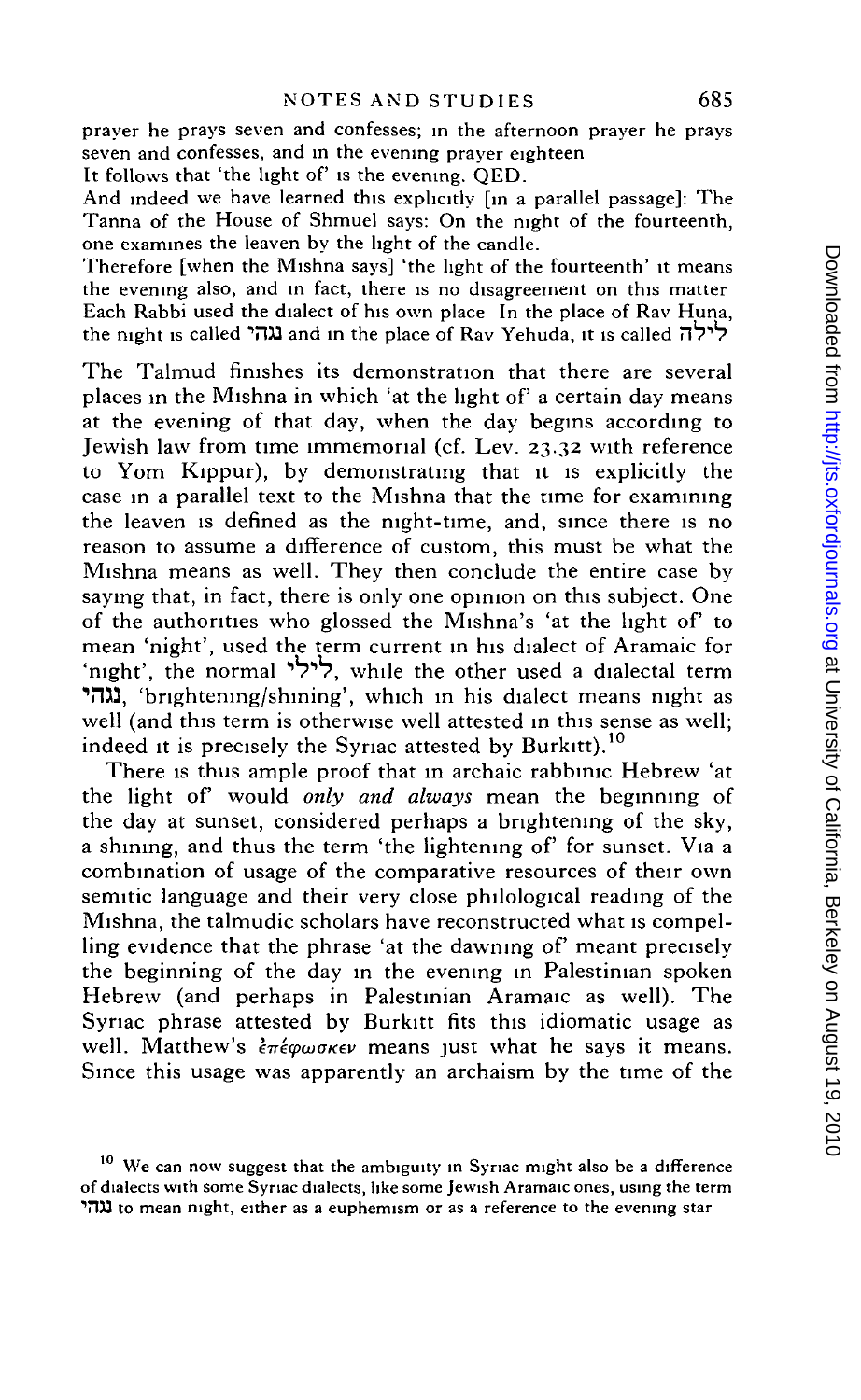talmudic writers themselves, my assumption is that it belongs to a relatively ancient stratum of the Hebrew we call rabbinic, which is not an artificial language but the Hebrew spoken at the time of the Evangelists.<sup>11</sup> It seems to me highly plausible, therefore, that in the very semitically tinged Greek spoken and written by Syro-Palestinian Jews, the Greek word had taken on the meanings of its Hebrew equivalent, *particularly in the context of the fixed technical usage having to do with the onset and outgoing of the Sabbath.* There is no reason in the world, therefore, *pace* Nodet and Taylor, to assume from this usage that the Sabbath ever began in the morning.

The fact that Luke refers to the beginning of the Sabbath in v. 54 indicates that he is referring to what we would describe as the evening of the Friday, and this supports the point that I am making. On the other hand, Luke then seems to get into a muddle by referring to the preparation of the spices in v. 56 apparently after v.  $54$ —a mistake that was apparently spotted by the scribe of MS D, who amended the verse to read: *ἠν* δὲ ἡ ἡμέρα προ<br>σαββάτου.<sup>12</sup>

The assumption that translation Greek is to be found in Matthew is supported as well by the terms 'Ourle 8k oaBBaTwv, which is Hebrew שבח "מוצאי שבח, 'the outgoing of the Sabbath', as pointed out by Moore,<sup>13</sup> and  $\mu$ *iav*  $\sigma \alpha \beta \beta \acute{a} \tau \omega \nu$ , half a simple loan from Hebrew, half a calque on החד בשבת for the first day of the week  $^{\rm 14}$ 

 $11$  A reader for the  $\gamma$ TS asks if my suggestion is 'that earlier Jewish Palestinian Aramaic had the same usage as the talmudic, and did that influence both talmudic Hebrew and the New Testament Greek?' This seems to presuppose that Hebrew was not spoken in the time of the evangelists, a highly questionable assumption in the light of current research and settled seemingly definitively by the Bar Kochba letters in which it is clear that a dialect of Hebrew, very similar to that of the Mishna, was spoken and written in Palestine at that time, Mireille Hadas-Lebel, L'hébreu, 3000 Ans d'Histoire (Paris A Michel, 1992), pp 63-4 Cf Nicholas de Lange, 'The Revival of the Hebrew Language in the Third Century CE', *Jewish Studies Quarterly* 3 (1996), pp 344-5, who disputes this argument, suggesting that Hebrew was 'dying on its feet' in the second century and that the mishnaic language represents a revival If de Lange's suggestive arguments prove compelling, then indeed one would speak of earlier Jewish Palestinian Aramaic being a common substrate for both mishnaic Hebrew and Judaeo-Greek

<sup>12</sup> I wish to thank Prof Morna D Hooker for making this suggestion and for much else in the preparation of this paper.

<sup>13</sup> Moore, 'Conjectanea Talmudica', p. 323

<sup>14</sup> As we see from the beginning of the verse, the genitive plural is used here in accordance with Greek usage for periods of time Other than this minor syntactical adaptation, however, the verse retroverts into perfect Hebrew and hardly makes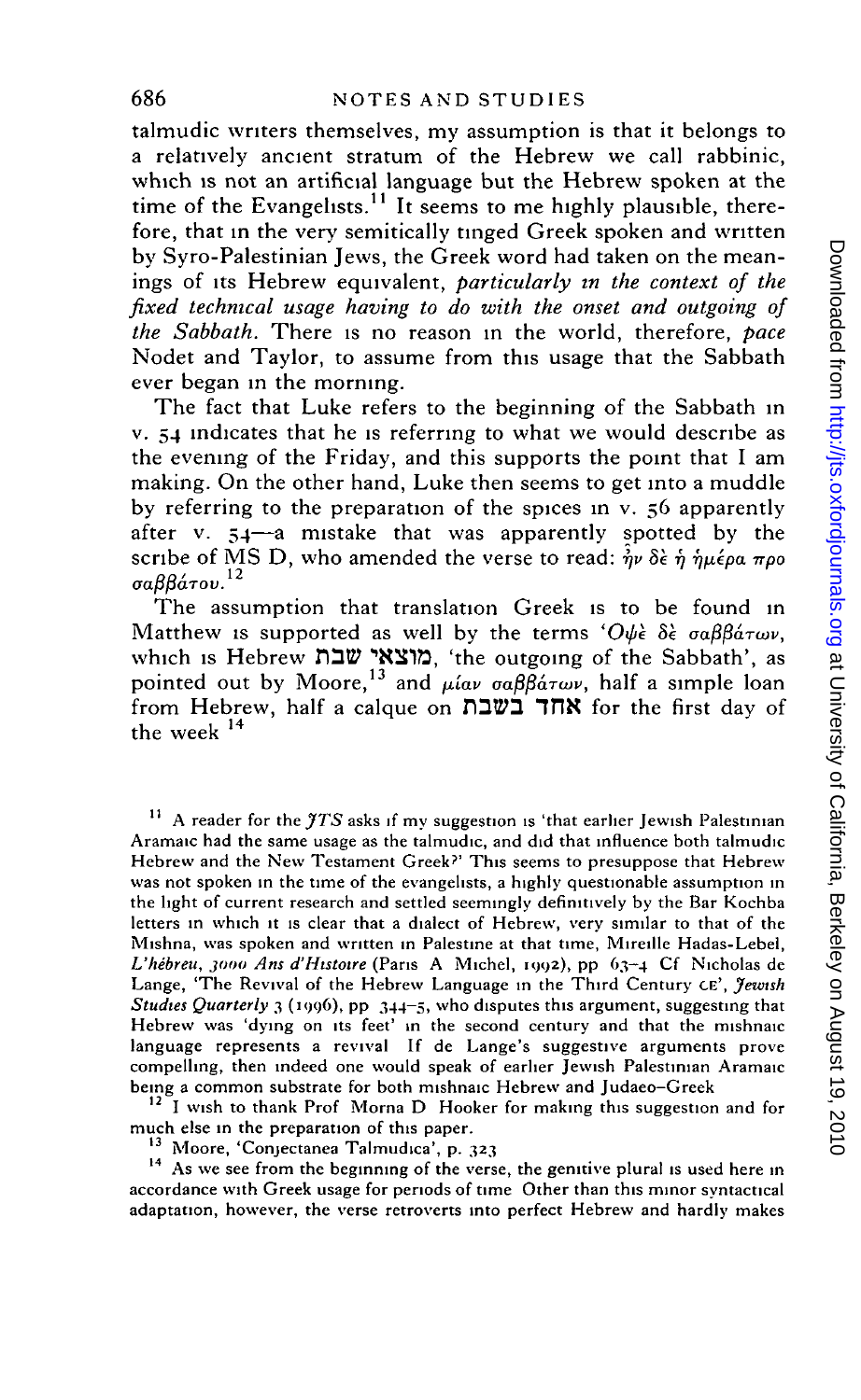The meaning here is exactly identical to *Gospel of Peter* 9:35, which can only be translated: 'Now in the night  $[vw \kappa \tau i]$  in which the Lord's day dawned., there rang out a loud voice in heaven', preserving a tradition similar to that of Matthew in which a miracle took place immediately with the end of the Sabbath at night.<sup>15</sup> This must, of course, be at night, because they go to wake the centurion and the elders. The succession of events there is clearly the morning of the Sabbath (v. 34), Saturday night, 'in which the Lord's day dawned' (v. 35), and then at 12-50, 'Early in the morning of the Lord's Day'. In the same text, in chapter 2, furthermore, we find  $\epsilon \pi \epsilon \hat{i}$  και σάββατον  $\epsilon_{\pi}$ *iq*  $\omega$ *okei*, which can only mean 'since the Sabbath is falling', for it explains why the Jews would have buried Jesus before nightfall, since it is written in the Torah that the sun may not set on a slain man.<sup>16</sup> Moreover, we find in Luke 23:54:  $\kappa a\hat{i}$   $\hat{j}_{\mu}\hat{\epsilon}$  $\pi$ apao<sub>Kevns</sub> kai  $\sigma$ *á* $\beta\beta$ a*rov inéφωσκεν* ( = and it was the day of preparation [i.e., Friday] and the Sabbath was dawning), where surely no-one doubts (except apparently Kirsopp Lake and G R. Driver who seem to have thought that the Jews observed the Sabbath from the morning and prepared for it all night) that it is the evening that is referred to. This usage is thus well attested in Jewish Greek and entirely unknown from non-Jewish Greek texts. I think that if the rabbis had known these Judaeo-Greek texts they would have cited them in support of their own interpretation of would have cited them in support of their own interpretation of<br>the Mishna<sup>17</sup> Indeed, they would have been presumably less puzzled at the mishnaic usage itself, understanding that the verb refers to the 'breaking through' or 'dawning' of a new day, whether that happens at evening, as in the traditional Jewish calendar, or at morning.<sup>18</sup>

sense in Greek In any case, the meaning is clear and the supposition of loan-translation seemingly unassailable, as noted by W D Davies and Dale C Allison Jr, *Matthew,* International Critical Commentary (Edinburgh T & T Clark, 1988), vol 3, p 663

<sup>15</sup> Turner, 'The Gospel of Peter', p 189

16 See also Matthew Black, *An Aramaic Approach to the Gospels and Acts* (Oxford Oxford University Press, Clarendon,  $1967^3$ ), p 137

17 As Burkitt shows, Epiphanius *(Panar* lxxi 2) still knew that Jews use the verb to mean the time at the end of the Sabbath, the beginning of Sunday

<sup>18</sup> The etymology of the Hebrew-Aramaic usage is still a crux Jastrow in his dictionary suggests that the root meaning of TIN is to 'break through' or something of the like, others have suggested the appearance of Venus as the referent, still others (the great medieval philologist, Rabbi Abraham Ibn Ezra) suggest a fairly typical sort of Semitic euphemistic usage Whatever the ultimate solution to the etymology, the semantics are simply not in question See also Gustaf Dalman, *Arbeit und Sitte in Palastina* (repr Hildesheim Georg Olms, 1964), p 641